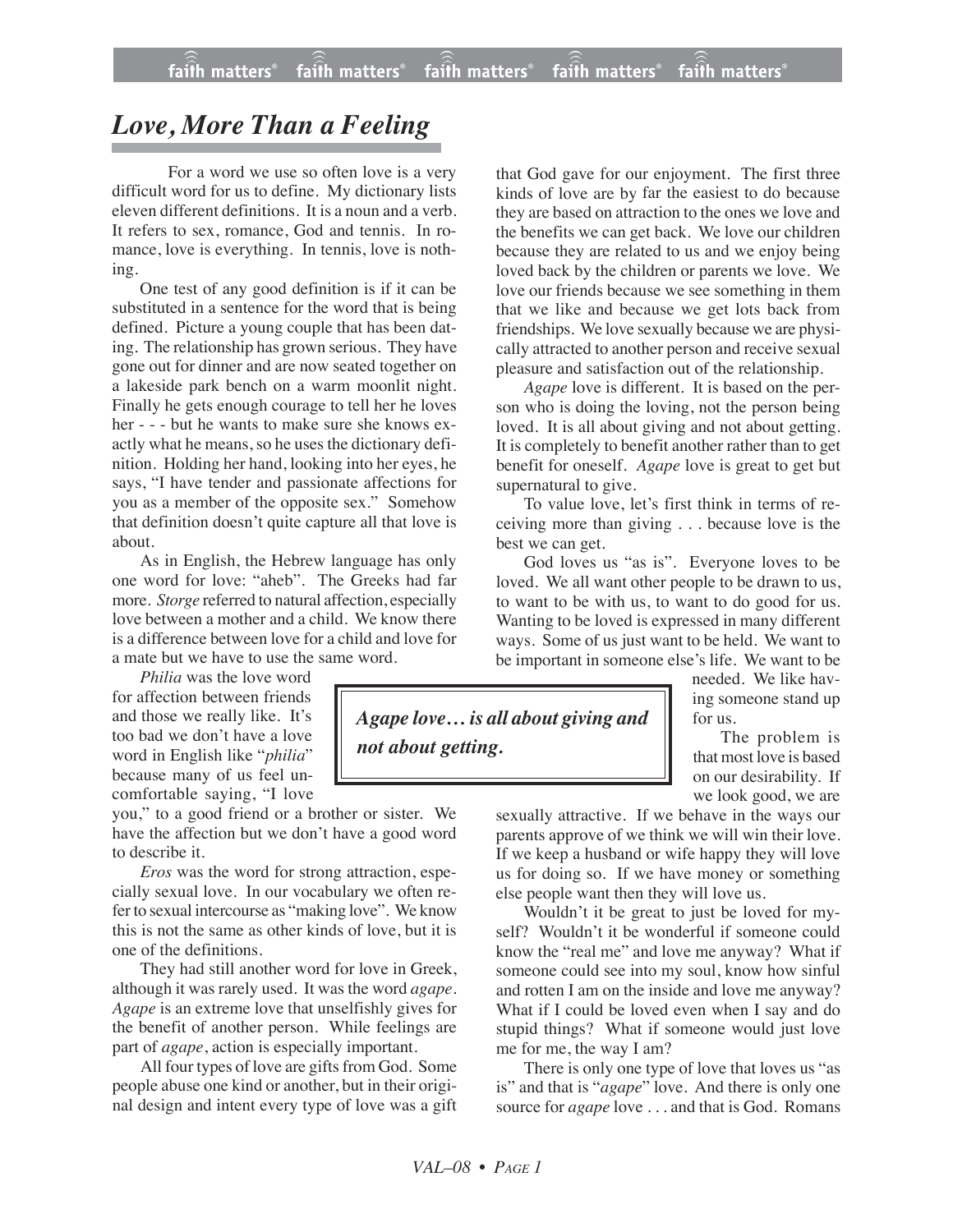5:7-8 tells us, *"Very rarely will anyone die for a righteous man, though for a good man someone might possibly dare to die. But God demonstrates his own love for us in this: While we were still sinners, Christ died for us."*

This gets right to the point. Who would you die for? Perhaps you would be willing to die for someone really, really special to you and very, very good. You might be willing to die for a child you are really devoted to or for a friend who is absolutely wonderful or for a husband or wife who has been the best.

But most of us would not normally love and be willing to die for a child who hates us and has made life miserable, for a friend who betrayed and bankrupted us or for a spouse that abused us, committed adultery or divorced us. Yet that is exactly the way God has loved every one of us. He loved us in spite of our rebellion and sin against him. He loved us knowing every bad thing about every one of us. *"God demonstrates his own love for us in this: While we were still sinners, Christ died for us."*

The amazing thing about God is not just that he loves us "as is". The amazing thing is not that God buys us even though he knows we are lemons. What is amazing is that God was willing to pay top price. He loved us and bought us asking no discount. He paid the most exorbitant price ever charged—the suffering and death of his own Son. That is *agape* love and it is so amazing that it is outrageous.

Notice that the main point about the *agape* love of God is not how God feels but what God does. The real test of all love is action, not words or feelings. If someone says, "I love you" and behaves in an unloving fashion, don't believe it is real love.

Of course, love always involves feelings. God has feelings of great affection for us. I'm glad he does. But God can also get rather disgusted and angry with us as well. Yet, because of his *agape* love he treats us right even if we treat him wrong. According to I John 4:9:

> This is how God showed his love among us: He sent his one and only Son into the world that we might live through him. This is love: not that we loved God, but that he loved us and sent his Son as an atoning sacrifice for our sins.

This is not natural behavior! It is not natural to love someone who doesn't love you. It is not natural to give your best to someone who doesn't even care. It is not natural behavior to give when there is no guarantee there will be anything in return.

This is supernatural behavior. This is supernatural love. It's the best we can get. God loves us! Imagine that!

How do we handle this? How do we respond? What do we do when God loves us so much? The answer is obvious: If this kind of love is the best we can get, then this kind of love it's the best we can give.

One day a very smart lawyer asked Jesus what is the greatest thing a person can do. Jesus' answer is in Matthew 22:37-39. He told the man that the best thing you can do is, *" 'Love the Lord your God with all your heart and with all your soul and with all your mind.' This is the first and greatest commandment. And the second is like it: 'Love your neighbor as yourself.' "*

The best thing we can do in life is love God. The second best thing we can do in life is love others the way God loves us. Loving others means loving them "as is". It means loving the lemons. It means loving them even if they hate us. It means loving them on the basis of the love that comes out of us rather than on the basis of anything attractive about them. It means loving them whether they want to be loved or not.

This is the greatest opportunity we could ever have. It is our opportunity to thank God by loving like God. It is our opportunity to be like God by loving like God. It is our opportunity to complete the love of God by passing it on to others.

1 John 4:12 says, *"No one has ever seen God; but if we love one another, God lives in us and his love is made complete in us."* People can't see God, but they can see the love of God when we behave just like God. Not naturally—loving the loveable; but supernaturally, loving the unlovable. It somehow completes the love of God in us. It shows us and proves to us that the love of God in us is real when we see it going out of us into someone else.

We're all familiar with Christmas lights that are wired in series. They don't work if a bulb is loose or burned out. The electricity flows to the first bulb and then through the first bulb to the second and so on until they all light up. If every bulb both receives and sends electricity, the entire string shines bright. That's the way it is supposed to be.

There's a sense in which that is the way God has wired us. He has wired us to receive the love of God and then to pass it along to others. The love of God supernaturally flows into us; then when the flow of love goes back out to others, "*his love is made complete in us."* It's great. It's bright. It is